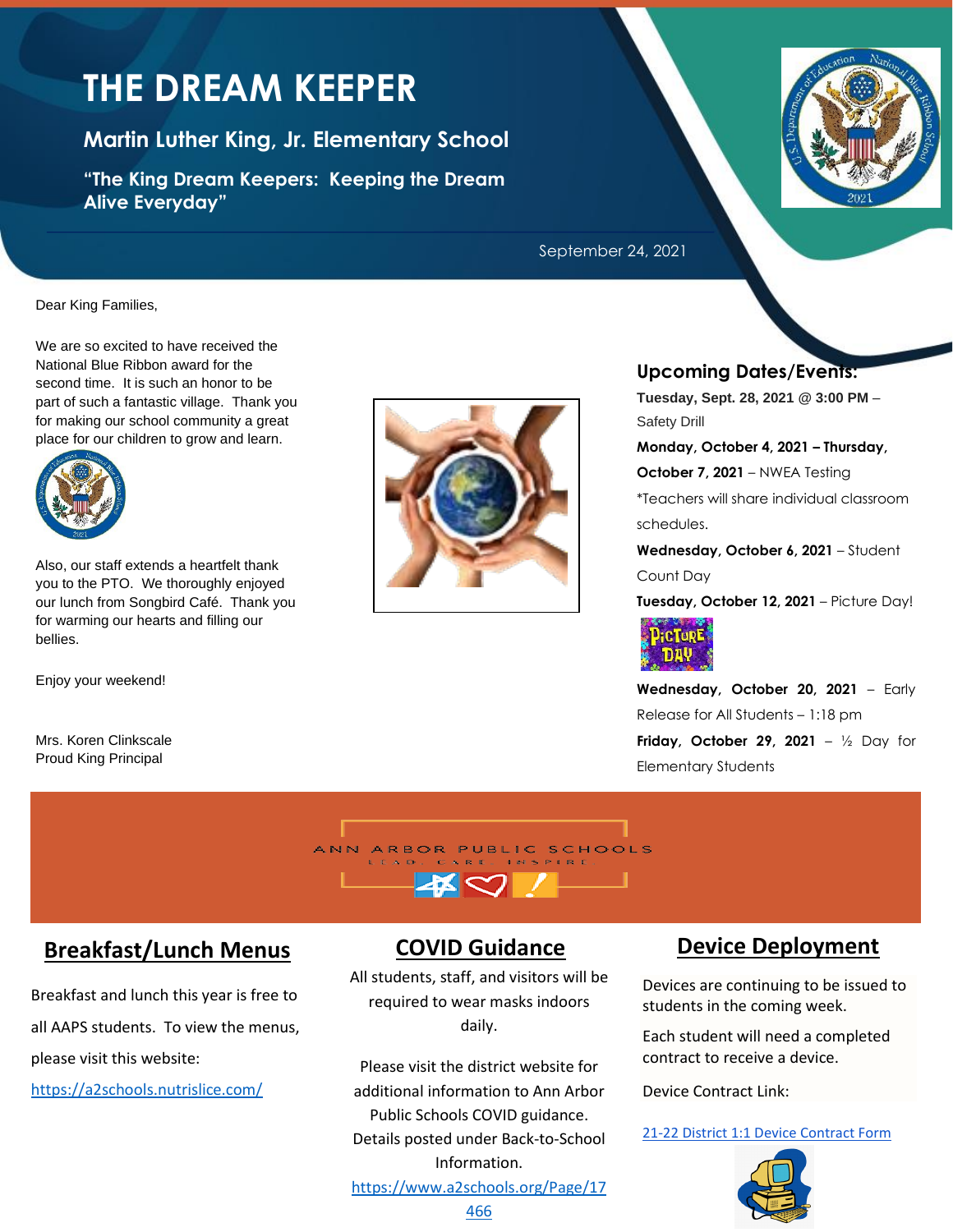

## **Substitute Teachers @ King**

We are looking for substitute teachers at King. If you would like to apply, please consider applying through EDUStaff. [https://account.edustaff.org/apply/step/organization\\_type/](https://account.edustaff.org/apply/step/organization_type/)

## **Fall into After-School!**

t

AAPS Rec & Ed is excited to offer after-school classes focused on fun, learning, movement, and discovery. For the health and safety of all participants, the [AAPS Covid-19 Protocols](https://docs.google.com/document/d/1B1EhdyDjqtDnSICfJKPJafP3J6U6ph_H-_Fn1fmIsHg/edit) will be followed. Registration is now open, and spots are filling quickly! Click on each class option below or visit [www.aarecedonline.com.](http://www.aarecedonline.com/) **Many scholarships are available**! Please call **(734) 994-2300 ext. 0** for details.

| Day/Time          | <b>Name of Class</b> | <b>Dates</b>   | Ages    | <b>Class ID#</b> |
|-------------------|----------------------|----------------|---------|------------------|
| Mon, 3:48-5:30PM  | Spanish @ King       | $10/4 - 11/22$ | 1st-4th | 1401.112         |
| Tues, 3:48-5:30PM | Chess @ King         | $9/28 - 11/9$  | $K-5th$ | 1321.113         |

# **Arrival/Dismissal Procedures:**

Below are some reminders to help expedite our arrival and dismissal.

- We will begin preparing our students for dismissal at 3:40pm. Parents of walkers and biker riders, please meet your child at their exit door. We ask families to immediately exit the campus to decrease the traffic flow. When walking home, please walk on the sidewalk and/or crosswalks.
- Please allow for some flexibility for busses to arrive at their stops as routes.
- **Driveline** It is our goal to dismiss our younger students first.
	- $Y5/K/1$  Parents, please arrive in the driveline by 3:35 pm.
		- $2/3$  Parents, please arrive in the driveline by 3:40 pm.
		- $4/5$  Parents, please arrive in the driveline by 3:45pm.
	- If you have children in multiple grades, we ask that you wait until 3:45pm to enter our driveline.
	- Please place a sign in your window with your child's first name and grade level.
	- Practice opening and closing car doors with your child. This activity will prepare your child to enter or exit the vehicle at arrival and dismissal.
	- Do not get out of your car to assist your child with opening and closing car doors.
	- Pull all the way up in the driveline. We are not allowing children to unload or load below the yellow speed bump.
	- Do not drive around other cars, unless directed to do so by a staff member. Please wait patiently to pull up in the line.

#### **Bus Riders**

Currently, we are not allowing friends to ride other bus routes due to COVID.

#### **Student Drop Off/Pick Up Parking**

Please be mindful to the families that reside in the communities closest to our school campus. Do not block driveways and entrances/exits to surrounding neighborhoods. Also, please practice safety first. Do not double park or drive erratically through the school campus or surrounding neighborhoods.

#### **Crossing Guards**

Crossing guards are located at Tremont and Glazier Way and the entrance of the school driveway at Waldenwood. Staff members will be assigned on campus only to monitor traffic flow. If parents would like to volunteer to patrol other crossing areas, please email me privately a[t clinkscalek@aaps.k12.mi.us.](mailto:clinkscalek@aaps.k12.mi.us)

#### **Security Drill- Tuesday, Sept. 28, 2021 @ 3:00 PM**

On Tuesday, Sept. 28th at 3:00 PM students will participate in a security drill. This security drill will be a practice of what is called a soft lockdown. During a soft lockdown, students will remain in or return to their classrooms. The classroom door is shut and locked and the teacher keeps teaching the classroom. This type of security drill is helpful for students and staff to practice. A soft lockdown is often used when there is a medical emergency or an event when students or grown-ups need extra help within our school. This emergency may be in another classroom or a hallway and students should not be passing by or witnessing the emergency. Please remind your child of the importance of practicing our drills to stay safe and to listen to the grown-up they are with. Thank you!